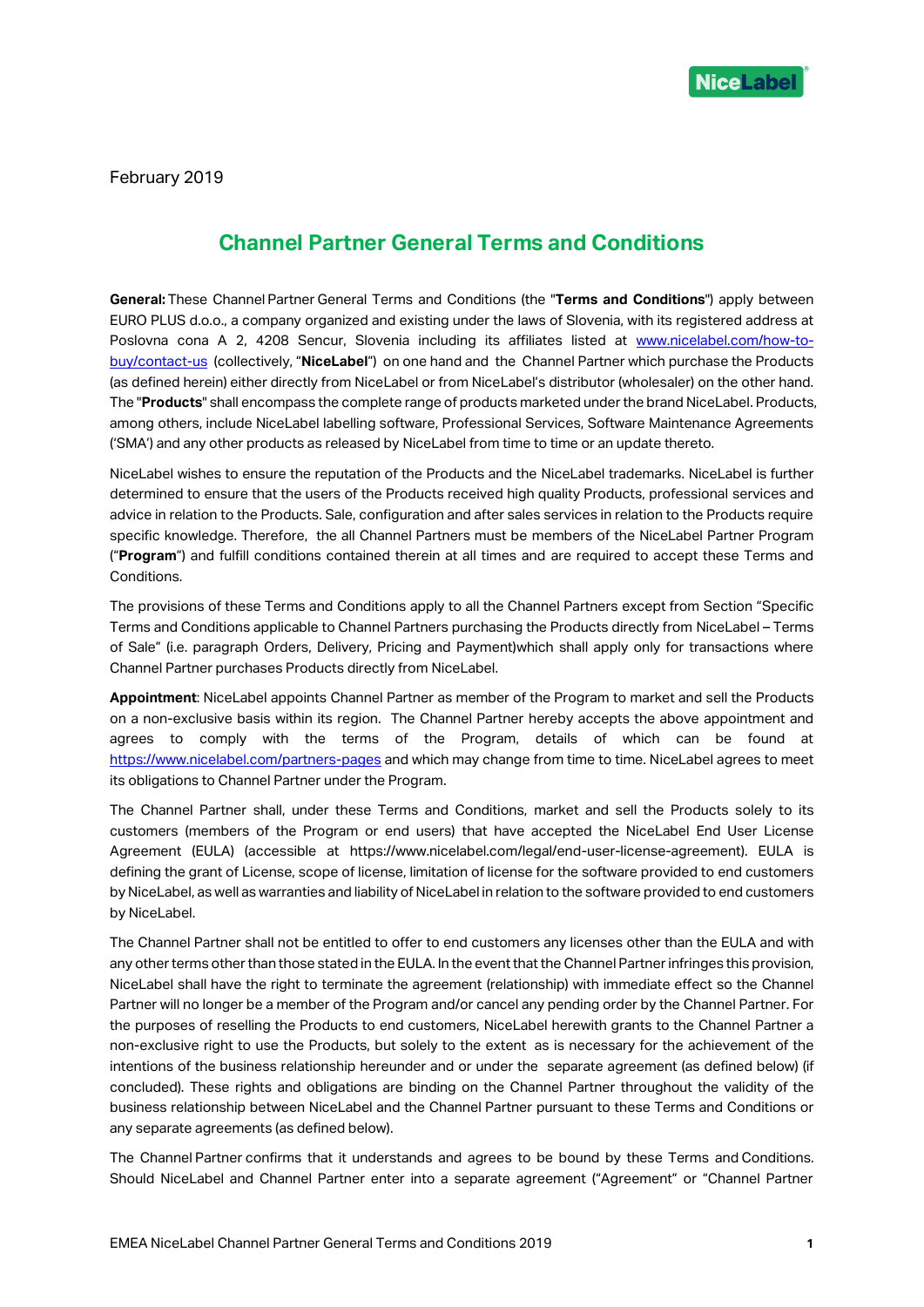

Agreement") regulating their mutual rights and obligations with regard to the supply of the Products directly by NiceLabel to Channel Partner, provisions of separate Agreement shall prevail in case of any discrepancies between the Agreement and these Terms and Conditions.

**Demo or Trial Licenses**: The Channel Partner is entitled to use non-commercial NiceLabel licenses (demo or trial licenses) only for test, demonstration, quality assurance, backup or other similar non-productive and/or noncommercial environments. For the avoidance of doubt, the Channel Partner shall be prohibited from using the non-commercial NiceLabel licenses for any commercial purposes.

**Limitation of Liability:** To the maximum extent permitted by applicable law, in no event shall NiceLabel or its affiliates, or any of its or their respective officers, licensors or service providers, be liable to Channel Partner or any third party for any use, interruption, delay, or inability to use the Products; lost revenues or profits; delays, interruption, or loss of services, business, or goodwill; loss or corruption of data; loss resulting from system or system service failure, malfunction, or shutdown; failure to accurately transfer, read, or transmit information; failure to update or provide correct information; system incompatibility or provision of incorrect compatibility information; or breaches in system security; or for any consequential, incidental, indirect, exemplary, special, or punitive damages, whether arising out of or in connection with these Terms and Conditions and/or a separate Agreement, breach of contract, tort (including negligence), or otherwise, regardless of whether such damages were foreseeable and whether or not NiceLabel was advised of the possibility of such damages. In no event will NiceLabel' and its affiliates', including any of its or their respective licensors' and service providers', collective aggregate liability under or in connection with this agreement or its subject matter, under any legal or equitable theory, including breach of contract, tort (including negligence), strict liability, and otherwise, exceed (a) in the case of a one-time license fee, the total amount paid to NiceLabel by the Channel Partner, (b) in the case of a monthly subscription, the total amount paid to NiceLabel by Channel Partner over the twelve months prior the date of the event giving rise to the claim.

**Force Majeure:** Non-performance of either party will be excused to the extent that performance is rendered impossible by strike, fire, flood, governmental acts or orders or restrictions or other action which prevents the manufacture or delivery of the Products, acts of terrorism, inability to obtain or interruption(s) with the supply of raw materials, energy, gas, telecommunications or similar, earthquakes, disasters, unexpected production problems of NiceLabel, or other similar reason where failure to perform is beyond the control and not caused by the gross negligence or intent of the non-performing party, provided that the non-performing party gives prompt notice of such conditions to the other party and makes all reasonable efforts to perform.

**Relationship:** The relationship of the parties with regard to the Products is that of independent contractors, and neither party is and shall not be deemed to be an employee, agent, partner or joint venture partner of the other. Neither party shall have the right to, directly or indirectly, make any (express or implied) obligations in the name of the other party. Neither party shall have the right to represent itself to have any power, right or authority to bind the other party or to create any obligation or responsibility for the other party. In particular, NiceLabel engineers shall remain the employees of NiceLabel or any of its affiliates and Channel Partner agrees to give and ensure such engineers the status of external workers. The relationship between the parties hereunder shall also not have any effect whatsoever on any and all legal relationships between the Channel Partner and its customers or suppliers with regard to the Products and these Terms and Conditions shall apply only for the relationship between the Channel Partner and NiceLabel.

**Lawful Use Only and Fulfillment of Legal requirements:** Products may be used only for lawful purposes. Channel Partner must comply with all applicable local and international laws, regulations or conventions, including without limitation those related to data privacy, international communications, and exportation of technical or personal data. Products may not be used for any criminal or illegal activities or any activities that might be legally actionable.

If any notification or approval of any governmental or other authority is required prior to, or following the execution of this Terms and Conditions and/or the Agreement, the Channel Partner agrees to notify NiceLabel promptly of such requirements and to make any and all required notifications, filings and similar and/or to obtain a relevant approvals.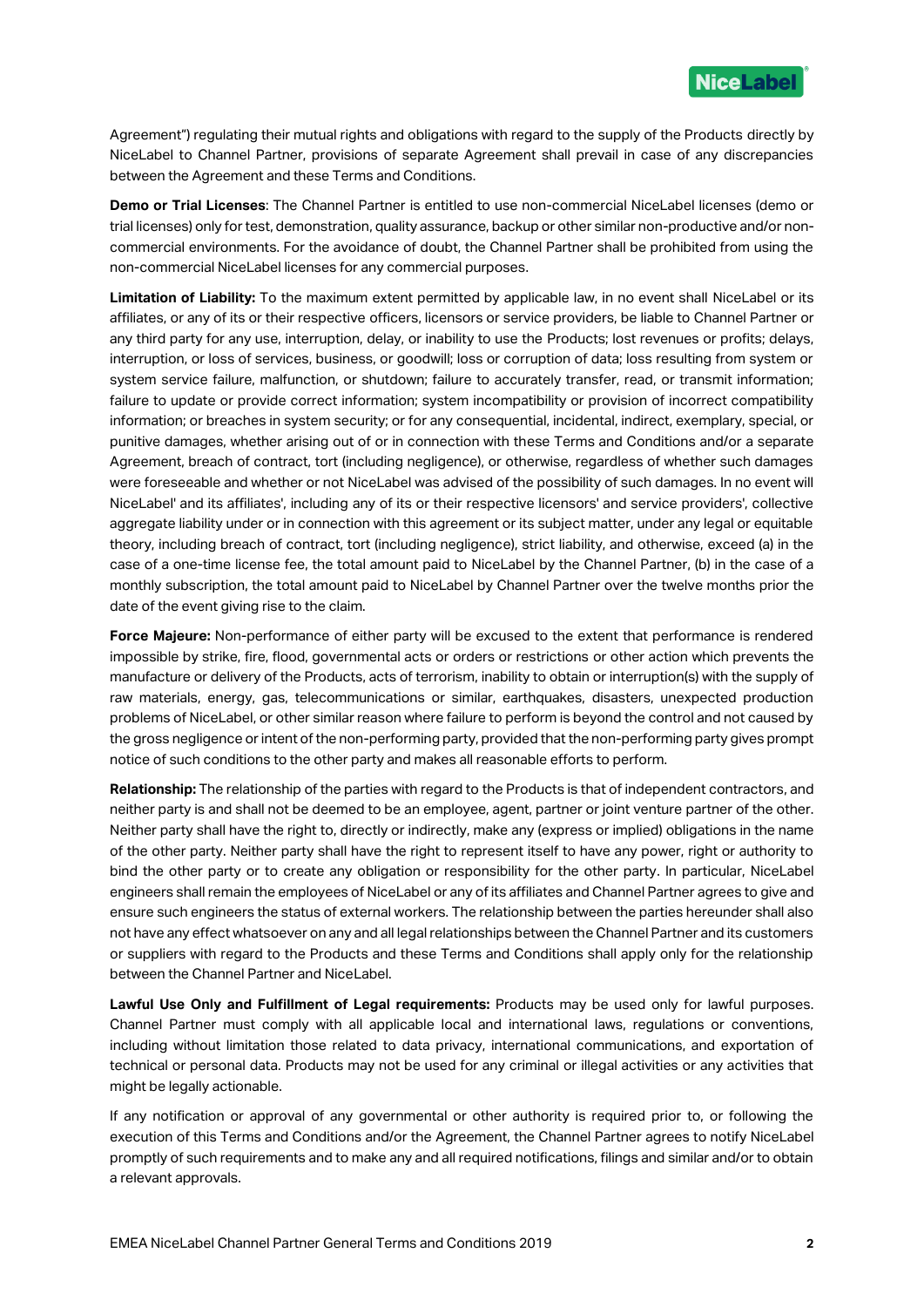

The Channel Partner shall ensure that the distribution and export/re-export of the Products are in compliance with all laws, regulations, orders, or other restrictions of the countries, where the Products(s) is/are distributed and the Channel Partner shall strictly comply with all European Union, United States, federal, national, state, local or province laws, regulations and ordinances applicable for it and the sales of the Products(s). The Channel Partner further agrees to indemnify and hold NiceLabel harmless against any such liabilities.

## **Warranty:**

Channel Partner consents and acknowledges that NiceLabel will not be responsible for any configuration, connection or communication failures, disruptions, errors, distortions or delays Channel Partner may experience when using or downloading the Products, howsoever caused.

The Products are being sold in an "AS IS" and "AS AVAILABLE" condition and WITH ALL FAULTS AND DEFECTS. Except as expressly set forth in these Terms and Conditions, no other representations or warranties have been made or are made and no responsibility has been or is assumed by NiceLabel or by any of its partners, members, officers, employees, agents, or representatives. Unless provided otherwise in these Terms and Conditions NiceLabel hereby disclaims all warranties and conditions with respect to the Products, either express, implied, or statutory, including, but not limited to, the implied warranties and/or conditions of merchantability, of satisfactory quality, of fitness for a particular purpose, of accuracy, of quiet enjoyment, and of non-infringement of third-party rights. No oral or written information or advice given by NiceLabel or its authorized representative shall create a warranty. The above exclusion and limitations apply to the maximum extent not prohibited by applicable law. Alleged defaults in the Products do not entitle the Channel Partner who purchases the Products directly from NiceLabel not to pay the full purchase price for the Products to NiceLabel. In no event shall Nice Label's total liability for all damages (other than as may be required by applicable law in cases involving personal injury) exceed the purchase amount of the software.

## **Specific Terms and Conditions applicable to Channel Partners purchasing the Products directly from NiceLabel - Terms of Sale:**

**Orders:** All orders placed by the Channel Partner to NiceLabel directly shall be in writing and shall be subject to these Terms and Conditions. All orders must also include the following information: purchase order number, NiceLabel part number, description, unit quantity, unit purchase price and total price. Channel Partner purchases software license key via order. Channel Partner agrees to provide end user details when ordering and purchasing the Software Maintenance Agreements ("SMA"). The order is only deemed accepted in case of order confirmation issued by NiceLabel. A contract for the sale and purchase of the Products ("**Contract**") in accordance with these Terms and Conditions and the Agreement (if concluded) shall not become effective until a Channel Partner's order has been accepted by NiceLabel in writing. NiceLabel will use commercially reasonable efforts to provide order confirmation within two days from receiving the order.

Product orders placed by the Channel Partner and accepted by NiceLabel shall be governed exclusively by the written order acceptance, the provisions of these Terms and Conditions and the Channel Partner Agreement (if concluded) and the provisions of any purchase order or other writing from the Channel Partner which conflict with, vary from or are in addition to the provisions of these Terms and Conditions and the Channel Partner Agreement (if concluded), shall be deemed objected to in advance and shall be of no effect nor binding upon NiceLabel in any circumstances. All due outstanding payments in relation to the Products must be cleared/made in full before the next purchase order is placed.

**Delivery:** Physical Products(s) will typically be shipped and non-physical Products(s) (keys, SMA's etc) will be supplied electronically by NiceLabel to the Channel Partner in a way that the Channel Partner downloads the Products from the website www.nicelabel.com. NiceLabel shall email license keys against specific orders. Time is not of the essence in these Terms and Conditions and the Agreement (if concluded), but commercially reasonable efforts will be used to meet the mutually agreed delivery date.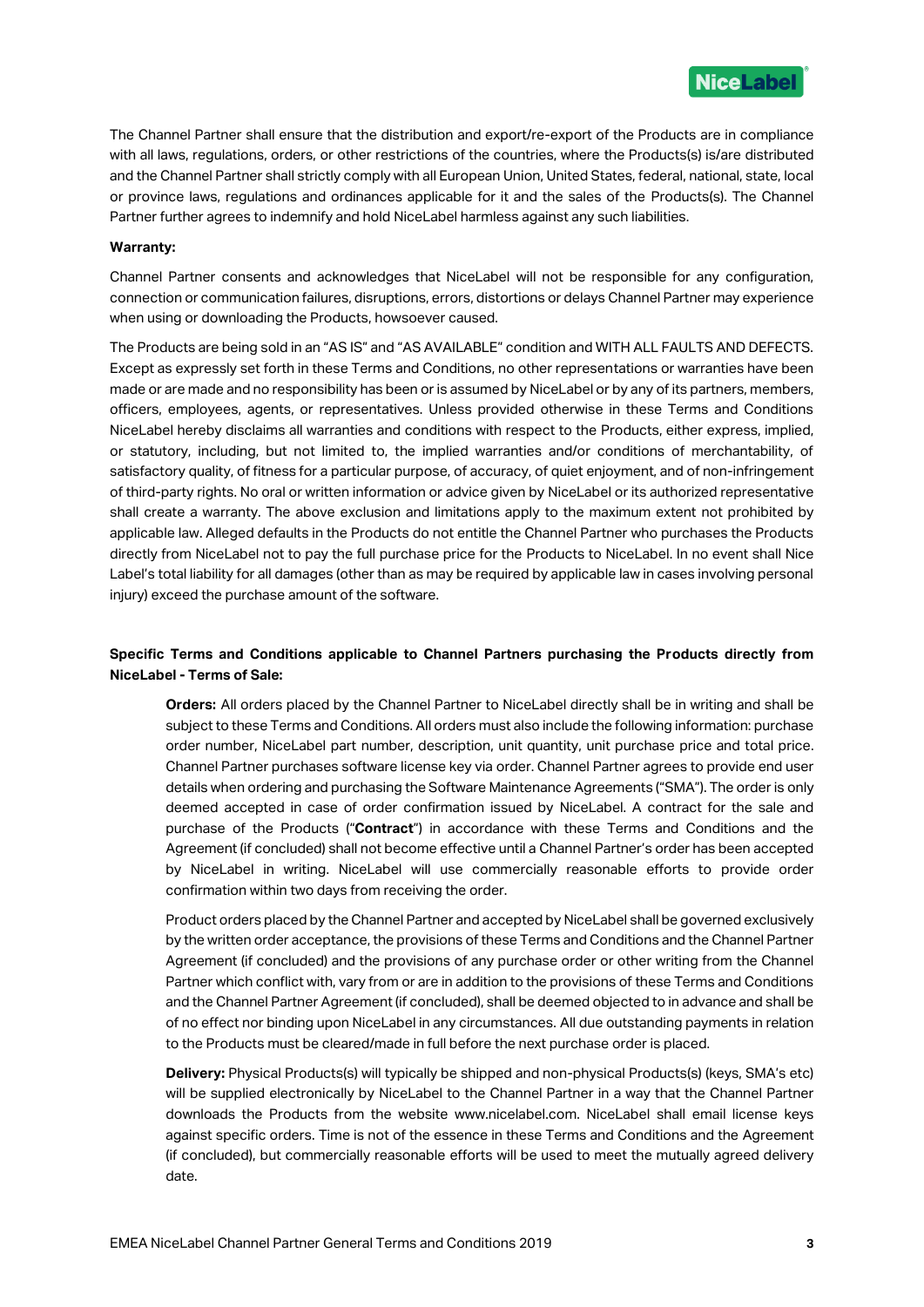

All deliveries are subject to, and NiceLabel shall have no liability for, delays or cancellations due to fires, accidents, strikes, riots, delays in or lack of proper transportation at, inability to obtain or interruption(s) with the supply of raw materials, energy, gas, telecommunications or similar, earthquakes, disasters, unexpected production problems of NiceLabel, force major, causes beyond NiceLabel's control, or any other cause which may affect NiceLabel in the delivery of the Products(s) and services. NiceLabel shall promptly notify the Channel Partner if any confirmed order, or any portion of any confirmed order, cannot be fulfilled or if there will be delays in delivery.

All risks in respect of any software or appertaining documentation shall pass to the Channel Partner upon downloading of the software by the Channel Partner and any and all risks in respect to the Products supplied on a tangible media shall pass to the Channel Partner when such media is delivered to the Channel Partner.

**Pricing and Payment:** Prices for Products shall be those specified in NiceLabel's price list valid at the date of submission of the order by the Channel Partner, less applicable (agreed) discounts. Unless indicated otherwise, all prices are stated in EUR and are exclusive of any taxes (such as VAT or WHT), duties and/or any other levies or taxes which might be chargeable in connection with such amount.

The Channel Partner agrees to pay, collect and remit all value-added, sales, use, excise, import, export, and other taxes, duties and charges (including any penalties and interest thereon) imposed in respect of the Products(s). The Channel Partner further agrees to indemnify and hold NiceLabel and its successors and assigns harmless from any and all such liability.

Channel Partner shall pay non-disputed invoices within the time indicated on the invoices. If no duration is otherwise indicated, the Channel Partner agrees to pay within thirty (30) days after the receipt of NiceLabel invoice. All payments shall be made by SWIFT transfer to NiceLabel bank account. All payments should be made in currency indicated on the invoice. Should Channel Partner not agree with the received invoice it shall dispute it within eight (8) days following issuance of such invoice otherwise the invoice is deemed to be accepted by the Channel Partner. The Channel Partner will receive a written notification by NiceLabel for all Invoices overdue for more than 30 days. NiceLabel may cease the provision of technical support and software delivery if invoices are overdue for more than 30 days, and will only recommence when overdue invoices are completely settled. Furthermore, NiceLabel may request a 100% prepayment for all further deliveries of the Products(s) in such case.

**Intellectual Property rights**: Products (software) and accompanying documentation and all intellectual property residing therein are and shall remain the property of NiceLabel and NiceLabel does not convey any proprietary interests in or to the Products other than the rights granted under these Terms and Conditions. Taking this in consideration, Channel Partner agrees and acknowledges that: (a) all rights, title and interest in the NiceLabel's intellectual property is owned by and shall remain vested in NiceLabel, (b) all use of the same shall inure to the benefit of NiceLabel, and (c) nothing contained in or undertaken pursuant to this Terms and Conditions shall give Channel Partner any right, title or interest in or to the same, other than those granted with these Terms and Conditions. The Channel Partner will not attempt to, apply for or register any intellectual property in its own name or solicit or give permission to any third party to do so and will further not use and/or register any intellectual property, as applicable, as a domain name. If the Channel Partner breaches this provision, it will or will procure that a third party transfers any applications, registrations, renewals or similar to NiceLabel without any costs for NiceLabel and will or will procure that a third party signs any and all documents needed for a successful transfer of such intellectual property to NiceLabel. The Channel Partner shall safeguard the Products (including all copies thereof) from infringement, misappropriation, theft, misuse, or unauthorized access. The Channel Partner shall promptly notify NiceLabel if it becomes aware of any infringement of NiceLabel's Intellectual Property Rights in the Products and fully cooperate with NiceLabel, at NiceLabel' expense, in any legal action taken by NiceLabel to enforce its Intellectual Property Rights.

Channel Partner shall promptly notify NiceLabel of any claim that the Channel Partner's use of the Products violates or infringes any Intellectual Property Rights of a third party and in the event that NiceLabel believes that the Channel Partner's use of the Products is likely to be infringing, NiceLabel, at its option and expense, may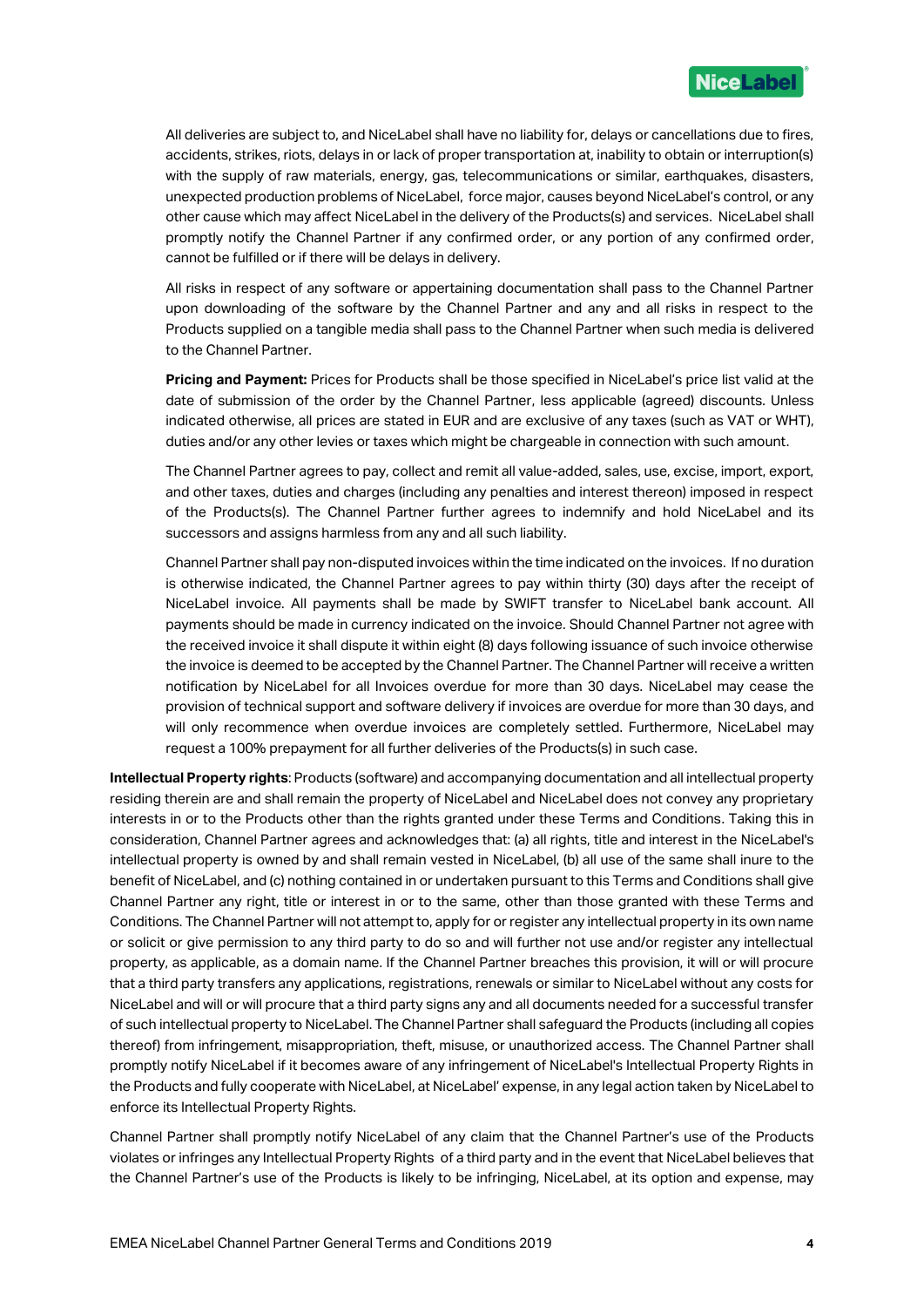

either (i) secure for the Channel Partner the rights necessary to continue to use the Products, (ii) modify the Products so that it becomes non-infringing, (iii) replace the potentially infringing portion of the Products with a functionally equivalent non-infringing product or service, or (iv) if NiceLabel determines that none of the foregoing options are reasonably practicable, immediately terminate the relationship hereunder (and under the Channel Partner Agreement, if concluded) and issue a refund of the price paid.

The Channel Partner shall indemnify and hold NiceLabel harmless from and against any and all claims, liabilities, costs and expenses (including legal fees) arising out of (i) faulty or improper incorporation, installation, integration or support of the Products(s) by the Channel Partner or its agents, (ii) any misrepresentations by the Channel Partner or its employees in respect of the Products(s), (iii) any violation by the Channel Partner of any of the material provisions of these General Terms and Conditions and/or Agreement, or (iv) any Channel Partner's violation of any rights of any third person or entity, or (v) any negligent, wrongful or intentional acts or omissions on the part of the Channel Partner or its employees or agents. If NiceLabel is obligated to respond to a thirdparty subpoena or other compulsory legal order or process described above, the Channel Partner shall also reimburse NiceLabel for reasonable attorney fees, as well as NiceLabel's employees' and contractors' time and materials spent responding to the third-party subpoena or other compulsory legal order or process at reasonable hourly rates.

**Confidentiality:** Either party (including its affiliates and subsidiaries) shall keep confidential any and all information of the other party, that are marked as confidential at the time of disclosure, as well as any information that is not marked as confidential but should be considered as such due to its nature as its disclosure would or could cause significant damage to the disclosing party, regardless if they relate to the subject of their mutual cooperation based on Terms and Conditions and/or a separate Agreement. Confidential information shall include, but is not limited to, any technical or business information, information regarding Products, intellectual property rights, product plans and strategies, promotions, clients, personal data and related non-technical business information which the disclosing party considers to be confidential ("Confidential Information"). Confidential information may be disclosed in tangible or intangible form. Any Confidential Information carriers shall also be considered as confidential.

## **Term and termination:**

The relationship between the Channel Partner and NiceLabel hereunder shall remain in full force and effect for a period of 12 months after the acceptance of these Terms and Conditions by the Channel Partner. Agreement and the relationship hereunder shall be automatically prolonged for another one (1) calendar year, if agreement is not terminated before for reasons set forth in these Terms and Condition or for reasons set forth in a separate Agreement (if concluded). These Terms and Conditions shall apply in any event throughout the period the Channel Partner markets and sells the Products or throughout the period in which warranty claims in relation to the Products may be made/raised, whichever is latter.

NiceLabel shall have the right to terminate the relationship with the Channel Partner in cases provided under these Terms and Conditions and under the Agreement. In addition, business relationship between NiceLabel and the Channel Partner may be terminated (i) by either party, without cause, by giving the other party at least ninety (90) days prior written notice thereof or (ii) by mutual agreement of the parties, such agreement to be executed in writing.

**Termination for Cause:** Either party may terminate mutual cooperation (in addition to the reasons stated in the separate Agreement or in other clauses of these Terms and Conditions) with immediate effect by written notice to the other party (i) if the other party breaches any material provisions of this Terms and Conditions or the Agreement (which shall include, but not be limited to the non-payment of any sums due) and such breach is not cured within thirty (30) days after the receipt of written notice thereof from the terminating party or (ii) in case of commencement, entering into or filing by or against the other party of a petition, arrangement or proceeding seeking an order for relief under bankruptcy laws, a receivership for any of the assets of the other party, a composition with or assignment for the benefit of its creditors, a readjustment of debt, insolvency (bankruptcy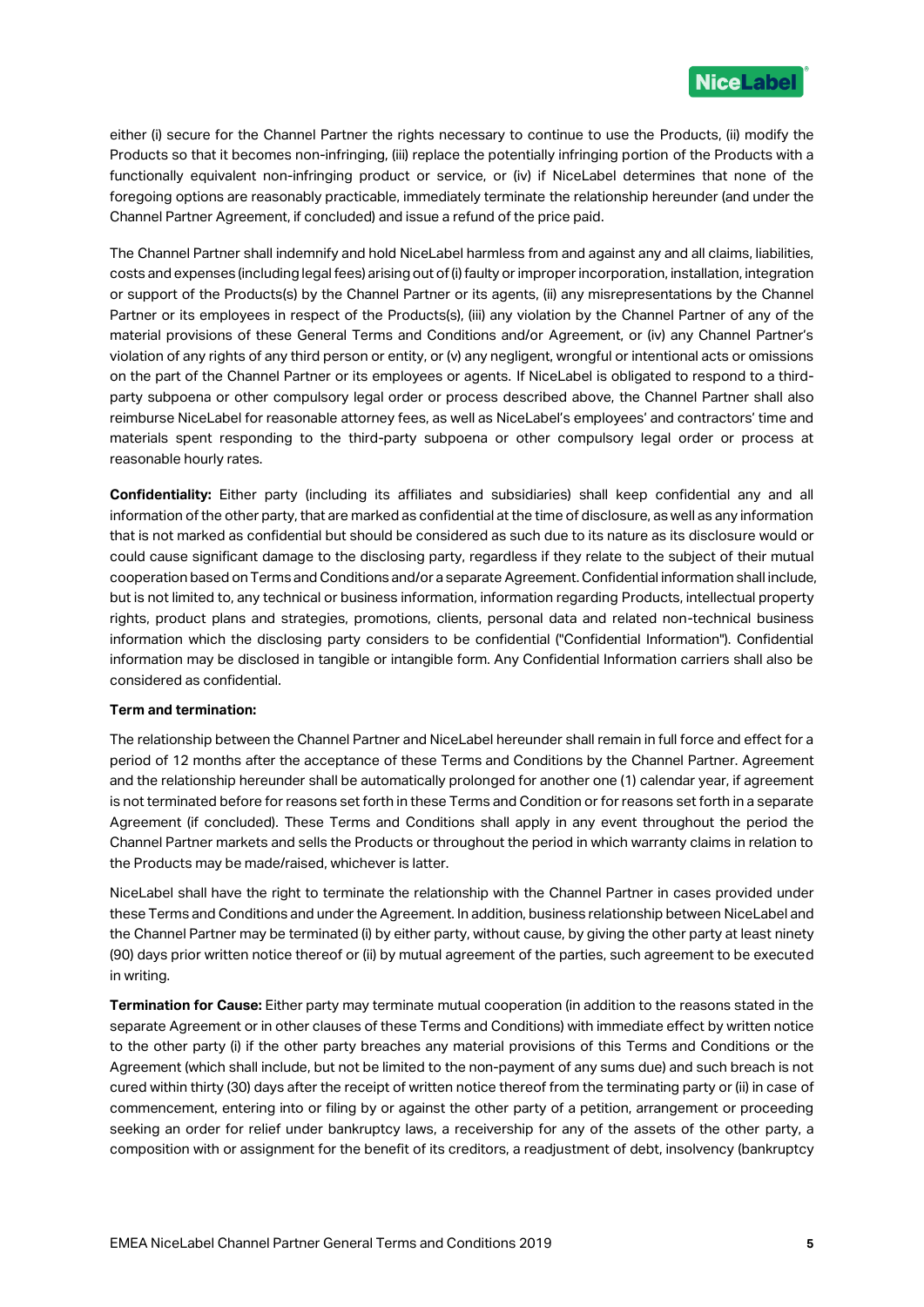

or compulsory settlement) or the dissolution or liquidation of the other party or any other equivalent proceeding to the foregoing under the applicable laws or (iii) in case of force majeure that the parties cannot overcome.

**Consequences of Termination, Actions following Termination:** NiceLabel shall not be liable to the Channel Partner for any compensation, indemnification, reimbursement, or damages on account of expenditures, investments, losses, goodwill, clients or commitments in connection with the business or goodwill created throughout the business relationship with NiceLabel (regardless the reasons for which the relationship was terminated) and the Channel Partner hereby expressly waives any and all such rights.

Any termination shall not release the Channel Partner from any debt or other liability which the Channel Partner may then have towards NiceLabel.

In the event of the termination of business relationship between NiceLabel and the Channel Partner for any reason all the rights and obligations of the Parties gained or obtained throughout the period of duration of business relationship shall remain valid, except if provided differently in these Terms and Conditions and/or the Agreement. The provision of this Clause shall in no way interfere with any other rights of a Party based on valid regulations, except if agreed otherwise hereunder.

Following the termination, the parties agree to act as follows:

a. The Channel Partner who purchased the Products directly from NiceLabel agrees to promptly provide NiceLabel with all outstanding reports and payments due to NiceLabel pursuant to provisions of these Terms and Conditions and the Agreement.

b. the Channel Partner shall no longer be a member of the Program and agrees to cease presenting itself out as having any authority to promote, market and sell the Products(s).

c. All of the Channel Partner's rights hereunder and/or under the Agreement to promote, sell, license, and distribute the Products(s) shall automatically terminate. The Channel Partner agrees to return to NiceLabel all documentation and other information of NiceLabel (proprietary or otherwise), regardless of form, in the Channel Partner's possession or, with the prior written consent of NiceLabel, to destroy same, and in either case to certify in writing to NiceLabel that such actions have been taken.

c. The termination of the relationship hereunder and under the Agreement will operate as a cancellation, as of the termination date, of all orders, which have not been shipped/delivered by NiceLabel to the Channel Partner or to third party designated by the Channel Partner. Thereafter, neither party will be under any obligation to the other with respect to orders so cancelled.

d. The parties agree to cooperate fully with one another with respect to termination of the relationship and to provide promptly all information necessary in this regard.

**Notices:** All notices that shall be required or permitted under these Terms and Conditions shall be in writing and addressed to the authorized representatives of the other party whereby the communication sent by e-mail shall be considered to fulfill the written form requirement hereunder.

**Data Protection:** The Channel Partner and NiceLabel are for the purposes of these Terms and Conditions and/or the Agreement with respect to processing of personal data independent controllers. For the purposes of these Terms and Conditions and/or the Agreement words "processing", "personal data", "controller", "data breach" shall have the same meaning as in the GDPR (Regulation (EU) 2016/679 on the protection of natural persons with regard to the processing of personal data and on the free movement of such data, and repealing Directive 95/46/EC (General Data Protection Regulation)("**GDPR**"). The Channel Partner and NiceLabel shall individually each for itself ensure that any personal data in their possession that is exchanged or shared between them or under their processing shall have valid legal ground in accordance with applicable data protection and e privacy laws. The Channel Partner shall refrain from processing of personal data in violation of data protection and e privacy laws applicable to the Channel Partner and data subject(s). At the termination of business relationship hereunder and/or the Agreement the Channel Partner shall cease to process personal data obtained hereunder unless it has assured that continuation of processing is in accordance with relevant data protection and e privacy laws. The Channel Partner shall have sole responsibility for the accuracy, quality, and legality of personal data